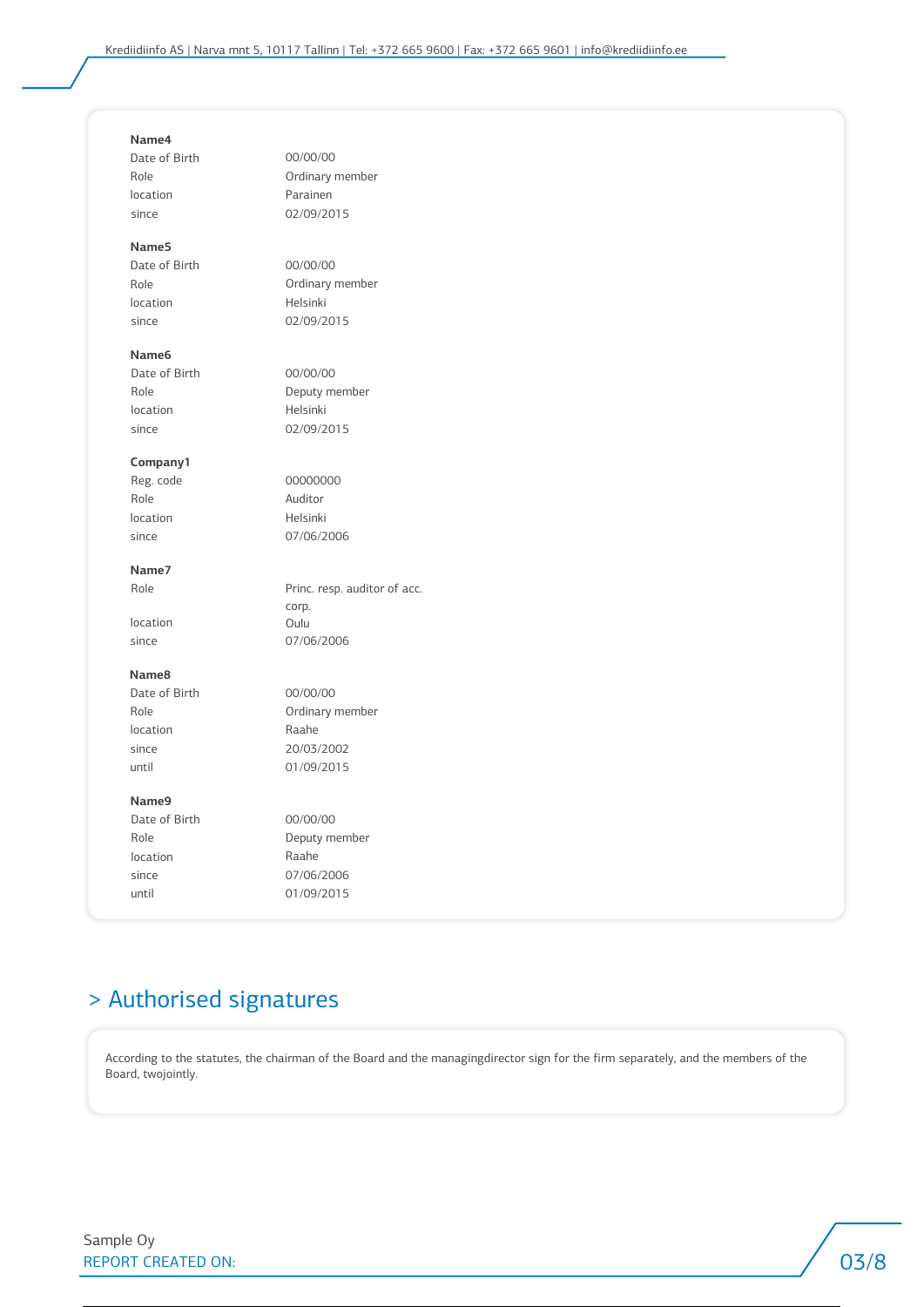## > Shareholders

Sample2 Oy share 100,0

### > Business mortgages

Business mortgages total altogether 5.200,0 EUR.

### > Group structure

The company is parent company in the group Sample -konserni

The company is subsidiary company in the group Sample3 -konserni

## > Audit of the accounts

Auditor in the accounting period as at 01/01/2014 - 31/12/2014: KHT Alatalo Pekka, KPMG Oy Ab The auditor has given an audit report of standard format.

Auditor in the accounting period as at 01/01/2013 - 31/12/2013: KHT Alatalo Pekka, KPMG Oy Ab The auditor has given an audit report of standard format.

Auditor in the accounting period as at 01/01/2012 - 31/12/2012: KHT Alatalo Pekka , KPMG Oy Ab The auditor has given an audit report of standard format.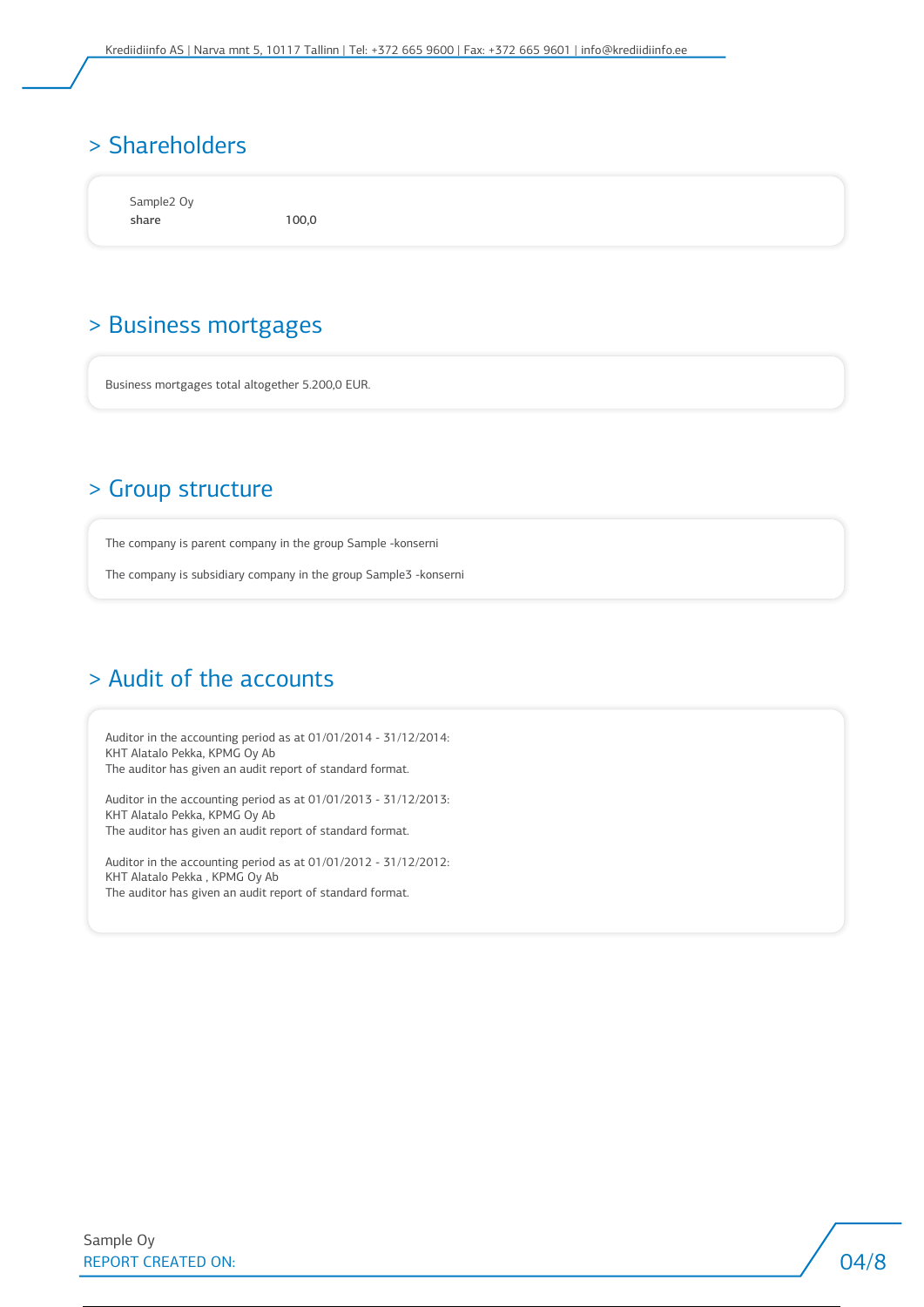## > Profit and loss account

|                                                               | 2014                     |        | 2013              |        | 2012              |
|---------------------------------------------------------------|--------------------------|--------|-------------------|--------|-------------------|
|                                                               | 01/01/14-31/12/14        | $\%$   | 01/01/13-31/12/13 | $\%$   | 01/01/12-31/12/12 |
| <b>TURNOVER</b>                                               | 6251276                  | 0.1    | 5541153 -1.0      |        | 4335000           |
| Change in finished goods and workin-progress inventories      |                          |        |                   |        |                   |
| Production for own use                                        |                          |        |                   |        |                   |
| Other operating income                                        |                          |        |                   |        |                   |
| <b>Materials and services</b>                                 |                          |        |                   |        |                   |
| Materials, supplies and goods                                 |                          |        |                   |        |                   |
| Purchases during the fiscal period                            | $-184097$                | 2.6    | $-50738$          | $-1.0$ | $-183000$         |
| Change in raw material inventories                            | $\overline{\phantom{a}}$ |        |                   |        |                   |
| Outsourced services                                           | $-370640$                | 0.4    | $-262928$         | $-1.0$ | $-171000$         |
| <b>Personnel expenses</b>                                     |                          |        |                   |        |                   |
| Salaries and wages                                            | $-2608100$               | 0.0    | $-2486804$        | $-1.0$ | $-1806000$        |
| Social security expenses                                      |                          |        |                   |        |                   |
| Pension expenses                                              | $-685587$                | 0.3    | $-518622$         | $-1.0$ | $-371000$         |
| Other social security expenses                                | $-109839$                | 0.2    | $-88894$          | $-1.0$ | $-71000$          |
| Depreciation and reductions in value                          |                          |        |                   |        |                   |
| Depreciation according to plan                                | $-172774$                | 0.5    | $-111656$         | $-1.0$ | $-66000$          |
| Reductions in value of fixed and other non-current assets     |                          |        |                   |        |                   |
| Exceptional reductions in value of current assets             |                          |        |                   |        |                   |
| Other operating expenses                                      | $-1994947$               | 0.1    | $-1757290$        | $-1.0$ | $-1294000$        |
| <b>OPERATING RESULT</b>                                       | 125322 -0.5              |        | 264223 -1.0       |        | 373000            |
| <b>Financial income and expenses</b>                          |                          |        |                   |        |                   |
| Income on investments in group companies                      |                          |        |                   |        |                   |
| Income on investments in associated companies                 |                          |        |                   |        |                   |
| Income on investments in other fixed assets                   |                          |        |                   |        |                   |
| Other interest and financial income                           | 16791                    | $-0.1$ | 18956             | $-1.0$ | 315000            |
| Reductions in value of investments held as non-current assets |                          |        | $-16425$          |        |                   |
| Reductions in value of investments held as current assets     |                          |        |                   |        |                   |
| Interest and other financial expenses                         | $-11595$ 46.9            |        | $-242$            | 0.0    | $\circ$           |
| <b>RESULT BEFORE EXTRAORDINARY ITEMS</b>                      | 130518 - 0.5             |        | $266512 -1.0$     |        | 689000            |
| Extraordinary items                                           |                          |        |                   |        |                   |
| Extraordinary income                                          |                          |        |                   |        |                   |
| Extraordinary expenses                                        |                          |        |                   |        |                   |
| <b>RESULT BEFORE CLOSING ENTRIES AND TAXES</b>                | 130518 -0.5              |        | 266512 -1.0       |        | 689000            |
| <b>Closing entries</b>                                        |                          |        |                   |        |                   |
| Change in depreciation difference                             |                          |        |                   |        |                   |
| Change in voluntary provisions                                |                          |        |                   |        |                   |
| Income taxes                                                  | $-42036 -0.5$            |        | $-76721$          | $-1.0$ | -93000            |
| Other direct taxes                                            |                          |        |                   |        |                   |
| Change in deferred tax liability                              |                          |        |                   |        |                   |
| <b>RESULT FOR THE FISCAL PERIOD</b>                           | 88482 - 0.5              |        | 189792 -1.0       |        | 596000            |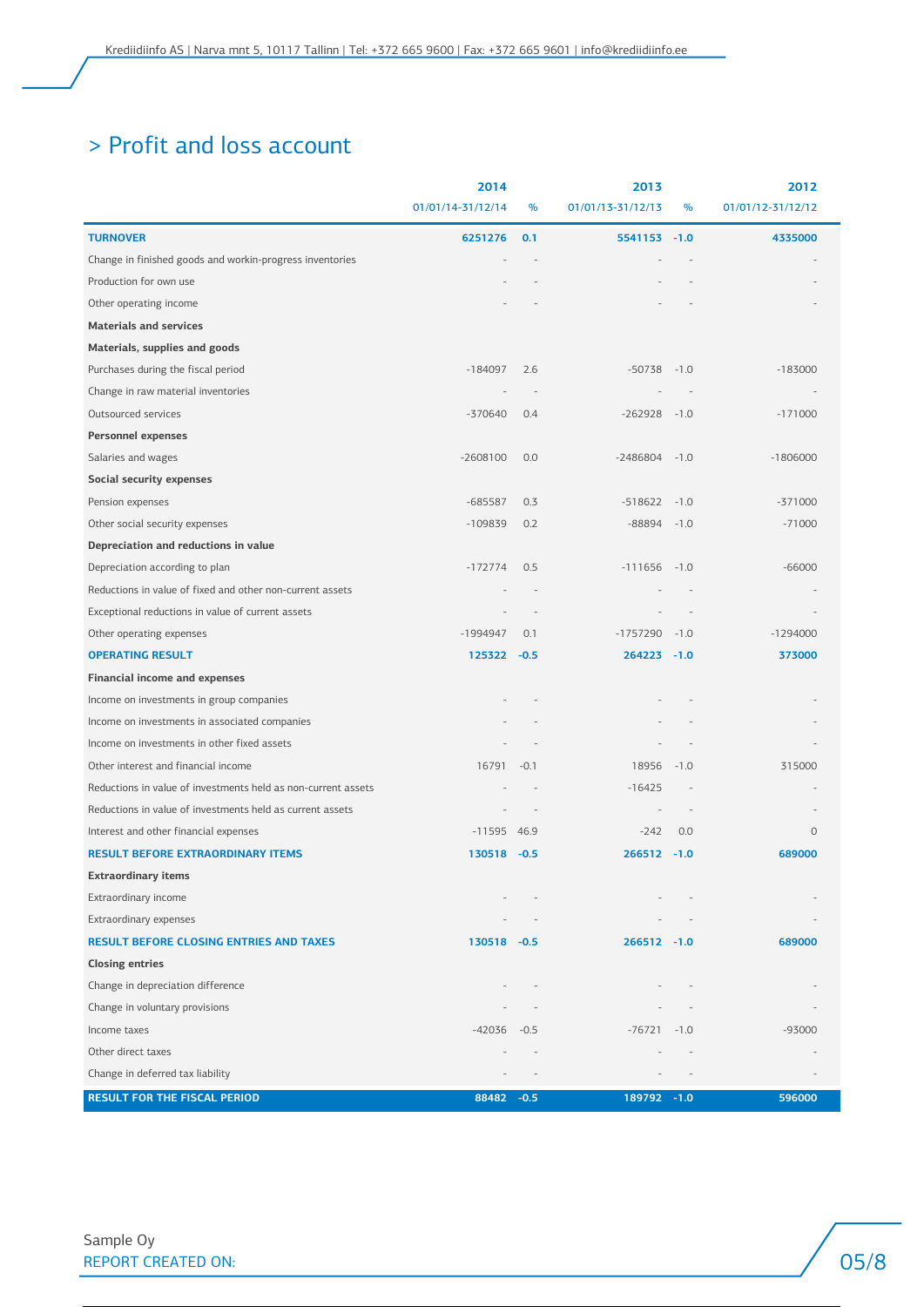## > Balance Sheet (EUR)

|                                                            |              | 2014        |              | 2013        | 2012         |             |
|------------------------------------------------------------|--------------|-------------|--------------|-------------|--------------|-------------|
| <b>ASSETS</b>                                              | 31/12/14 (%) |             | 31/12/13 (%) |             | 31/12/12 (%) |             |
| <b>FIXED AND OTHER NON-CURRENT ASSETS</b>                  |              |             |              |             |              |             |
| Intangible assets                                          |              |             |              |             |              |             |
| Start-up expenses                                          |              |             |              |             |              |             |
| Research expenses                                          |              |             |              |             |              |             |
| Development expenses                                       |              |             |              |             |              |             |
| Intangible rights                                          | 38419        | $(0.90\%)$  | 23911        | $(0.76\%)$  | 13000        | $(0.47\%)$  |
| Goodwill                                                   | 299438       | $(6.99\%)$  | 387078       | $(12.32\%)$ |              |             |
| Other capitalised expenses                                 |              |             |              |             |              |             |
| Advances paid                                              |              |             |              |             |              |             |
| <b>Tangible assets</b>                                     |              |             |              |             |              |             |
| Land and water areas                                       |              |             |              |             |              |             |
| Buildings and constructions                                |              |             |              |             |              |             |
| Machinery and equipment                                    | 216847       | $(5.06\%)$  | 165282       | $(5.26\%)$  | 175000       | $(6.37\%)$  |
| Other tangible assets                                      |              |             |              |             |              |             |
| Advances paid and fixed assets under construction          |              |             |              |             |              |             |
| Investments                                                |              |             |              |             |              |             |
| Shares/Similar rights of ownership in group companies      |              |             |              |             |              |             |
| Receivables from group companies                           |              |             |              |             |              |             |
| Shares/Similar rights of ownership in associated companies |              |             |              |             |              |             |
| Receivables from associated companies                      |              |             |              |             |              |             |
| Shares/Similar rights of ownership in other companies      | 1588081      | $(37.07\%)$ | 288457       | $(9.18\%)$  | 1137000      | $(41.38\%)$ |
| Other receivables                                          |              |             |              |             |              |             |
| Own shares/similar rights of ownership                     |              |             |              |             |              |             |
| <b>CURRENT ASSETS</b>                                      |              |             |              |             |              |             |
| Inventories and work-in-progress                           |              |             |              |             |              |             |
| Materials and supplies                                     |              |             |              |             |              |             |
| Work-in-progress                                           |              |             |              |             |              |             |
| Finished goods                                             |              |             |              |             |              |             |
| Other inventories                                          |              |             |              |             |              |             |
| Advances paid                                              |              |             |              |             |              |             |
| <b>Receivables</b>                                         |              |             |              |             |              |             |
| Long term receivables                                      |              |             |              |             |              |             |
| Trade receivables                                          |              |             |              |             |              |             |
| Receivables from group companies                           |              |             |              |             |              |             |
| Receivables from associated companies                      |              |             |              |             |              |             |
| Loan receivables                                           |              |             |              |             |              |             |
| Imputed tax receivables                                    |              |             |              |             |              |             |
| Other receivables                                          |              |             |              |             |              |             |
| Unpaid shares/similar rights of ownership                  |              |             |              |             |              |             |
| Prepaid expenses and accrued income                        |              |             |              |             |              |             |
| Short term receivables                                     |              |             |              |             |              |             |
| Trade receivables                                          |              |             |              |             |              |             |
| Receivables from group companies                           |              |             |              |             |              |             |
| Receivables from associated companies                      |              |             |              |             |              |             |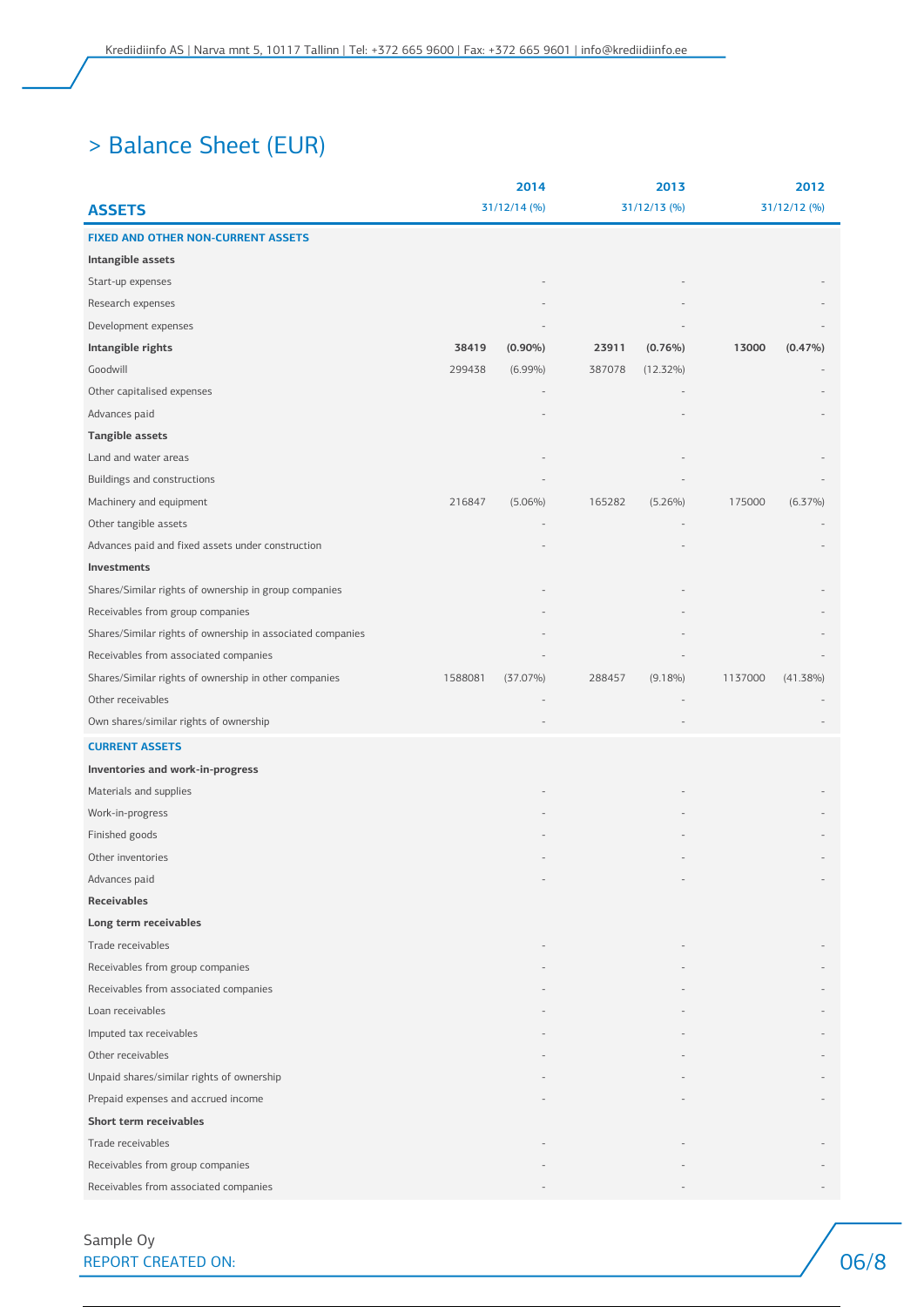#### Creditinfo Eesti AS | Narva mnt 5, 10117 Tallinn | Tel: +372 665 9600 | info@creditinfo.ee

|                                                       | 2014<br>$31/12/14$ (%)   | 2013<br>$31/12/13$ (%)   | 2012<br>$31/12/12$ (%) |
|-------------------------------------------------------|--------------------------|--------------------------|------------------------|
|                                                       |                          |                          |                        |
| Loan receivables                                      | $\overline{\phantom{a}}$ | $\overline{\phantom{a}}$ |                        |
| Imputed tax receivables                               | $\overline{\phantom{a}}$ | $\overline{\phantom{a}}$ |                        |
| Other receivables                                     | $\sim$                   | $\overline{\phantom{a}}$ |                        |
| Unpaid shares/similar rights of ownership             | $\,$ $\,$                | $\overline{\phantom{a}}$ |                        |
| Prepaid expenses and accrued income                   |                          | $\overline{\phantom{a}}$ |                        |
| <b>Financial assets</b>                               |                          |                          |                        |
| Shares/Similar rights of ownership in group companies | $\overline{\phantom{a}}$ | $\qquad \qquad =$        |                        |
| Own shares/similar rights of ownership                |                          | $\overline{\phantom{a}}$ |                        |
| Other shares/similar rights of ownership              | $\sim$                   | $\overline{\phantom{a}}$ |                        |
| Other securities                                      |                          | $\qquad \qquad =$        |                        |
| Cash in hand and at banks                             | $\overline{\phantom{a}}$ | $\overline{\phantom{a}}$ |                        |
| <b>BALANCE SHEET TOTAL</b>                            | 4284524 (100.00%)        | 3142825 (100.00%)        | 2748000 (100.00%)      |

**SHAREHOLDERS' EQUITY AND LIABILITIES**

| <b>SHAREHOLDERS' EQUITY</b>                                          |        |             |      |            |      |            |
|----------------------------------------------------------------------|--------|-------------|------|------------|------|------------|
| Share capital, subscribed capital of a co-operative or other capital | 9000   | $(0.21\%)$  | 9000 | $(0.29\%)$ | 9000 | $(0.33\%)$ |
| Share premium                                                        |        |             |      |            |      |            |
| Revaluation reserve                                                  |        |             |      |            |      |            |
| Fair value reserve                                                   |        |             |      |            |      |            |
| Other reserves                                                       |        |             |      |            |      |            |
| Treasury stock or reserve fund of any other capital                  |        |             |      |            |      |            |
| Contingency reserve                                                  |        |             |      |            |      |            |
| Reserves according to the articles of association or bylaws          |        |             |      |            |      |            |
| Other reserves                                                       |        |             |      |            |      |            |
| Retained earnings (losses)                                           |        |             |      |            |      |            |
| Result for the fiscal period                                         |        |             |      |            |      |            |
| Capital loans                                                        |        |             |      |            |      |            |
| <b>ACCUMULATED CLOSING ENTRIES</b>                                   |        |             |      |            |      |            |
| Depreciation difference                                              |        |             |      |            |      |            |
| Voluntary provisions                                                 |        |             |      |            |      |            |
| Group reserve                                                        |        |             |      |            |      |            |
| <b>COMPULSORY PROVISIONS</b>                                         |        |             |      |            |      |            |
| Pension provision                                                    |        |             |      |            |      |            |
| Tax provision                                                        |        |             |      |            |      |            |
| Other compulsory provisions                                          |        |             |      |            |      |            |
| <b>LIABILITIES</b>                                                   |        |             |      |            |      |            |
| Long term liabilities                                                |        |             |      |            |      |            |
| Bonds and notes                                                      |        |             |      |            |      |            |
| Convertible bonds                                                    |        |             |      |            |      |            |
| Capital loans                                                        |        |             |      |            |      |            |
| Loans from financial institutions                                    | 800000 | $(18.67\%)$ |      |            |      |            |
| Loans from pension institutions                                      |        |             |      |            |      |            |
| Advances received                                                    |        |             |      |            |      |            |
| Trade payables                                                       |        |             |      |            |      |            |
| Bills of exchange payable                                            |        |             |      |            |      |            |
| Loans from and other liabilities to group companies                  |        |             |      |            |      |            |
| Loans from and other liabilities to associated companies             |        |             |      |            |      |            |
| Deferred tax liability                                               |        |             |      |            |      |            |

Sample Oy REPORT CREATED ON: